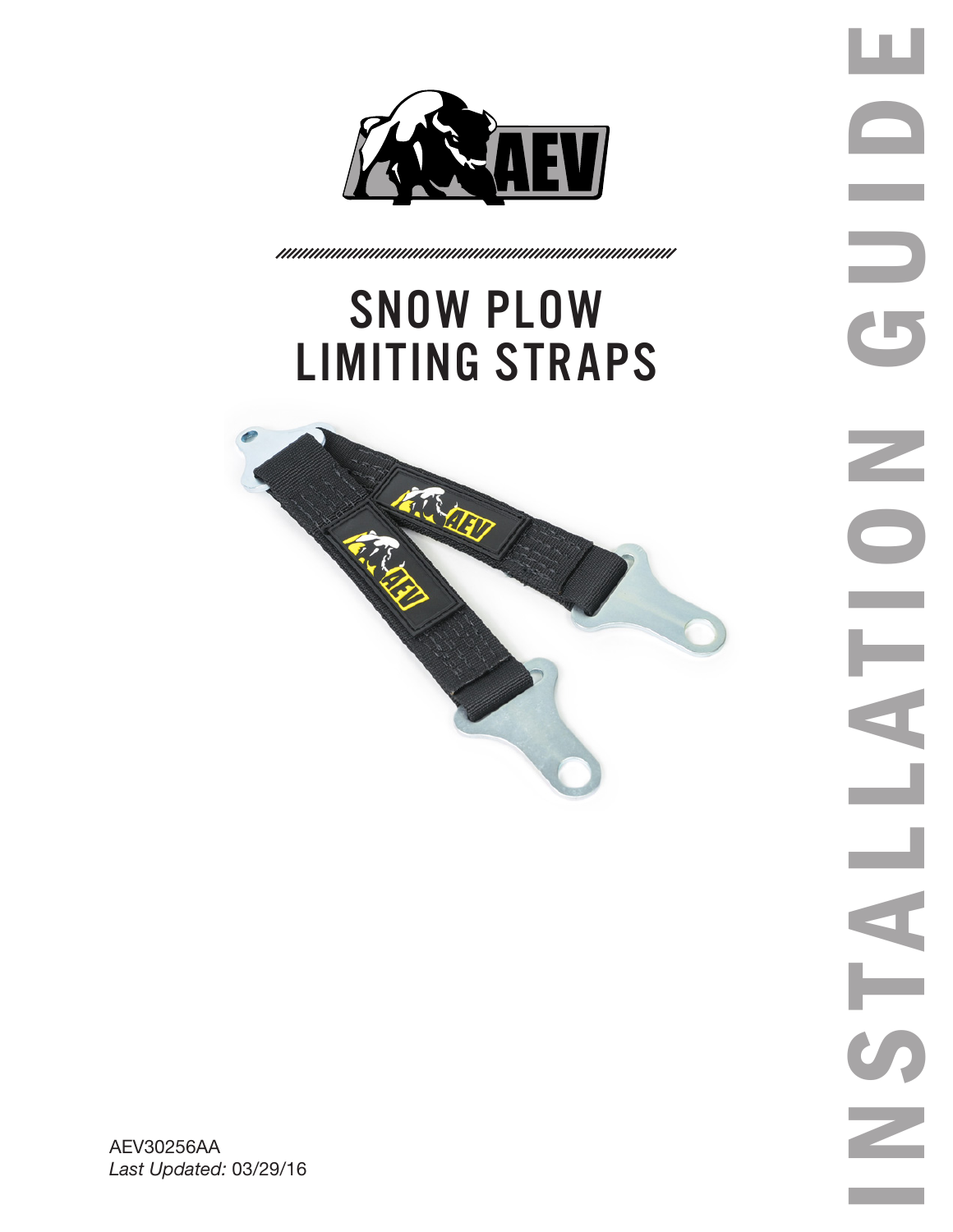

## PLEASE READ BEFORE YOU START

TO GUARANTEE A QUALITY INSTALLATION, WE RECOMMEND READING THESE INSTRUCTIONS THOROUGHLY BEFORE BEGINNING ANY WORK. THESE INSTRUCTIONS ASSUME A CERTAIN AMOUNT OF MECHANICAL ABILITY AND ARE NOT WRITTEN NOR INTENDED FOR SOMEONE NOT FAMILIAR WITH AUTO REPAIR.

| <b>INCLUDED PARTS</b> | 0TY | <b>REQUIRED TOOLS</b> |
|-----------------------|-----|-----------------------|
| Limiting Straps       |     | Common Hand Tools     |
| Hardware Pack         |     | Drill w/ 7/16" bit    |

This product is covered under the AEV Parts Limited Warranty, a copy of which can be found at aev-conversions.com/warranty.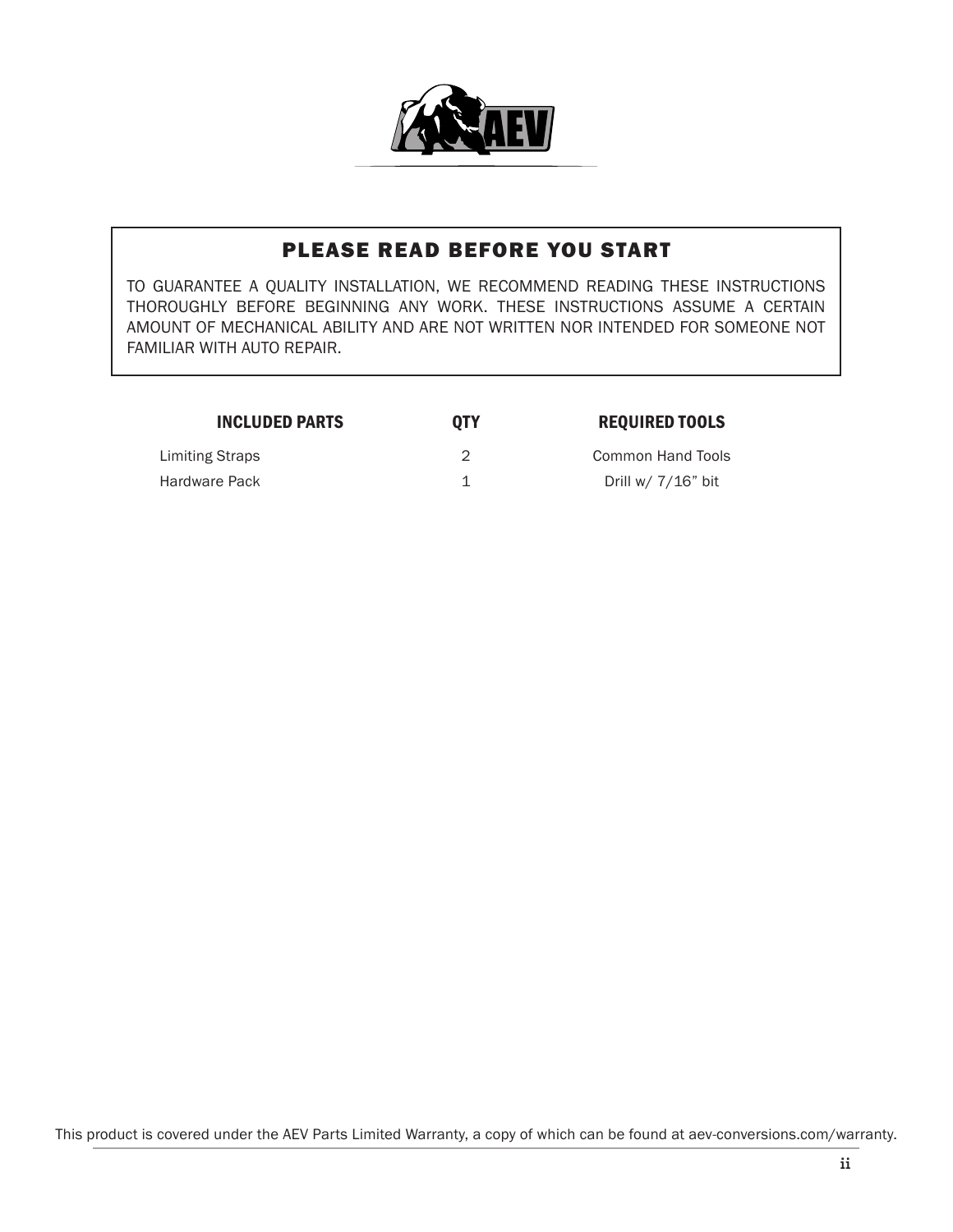

- 1. Position truck on flat level surface. Place truck on jack stands and remove front wheels and tires
- 2. Use template on the last page to drill holes.
	- A. Tape the supplied template into position. The large hole in the template lines up with the large hole in the frame rearward of the shock. Smaller holes line up with brake line clip on driver side and wire harness on passenger side.
	- B. Trim the template and cut out the three holes leaving the circle with cross intact. This will be where you center punch to mark the location to drill.
	- C. Center punch location of hole
	- D. Drill holes to 7/16
	- E. Apply rust treatment





*Figure 1 Driver Side*



*Figure 2 Passenger Side*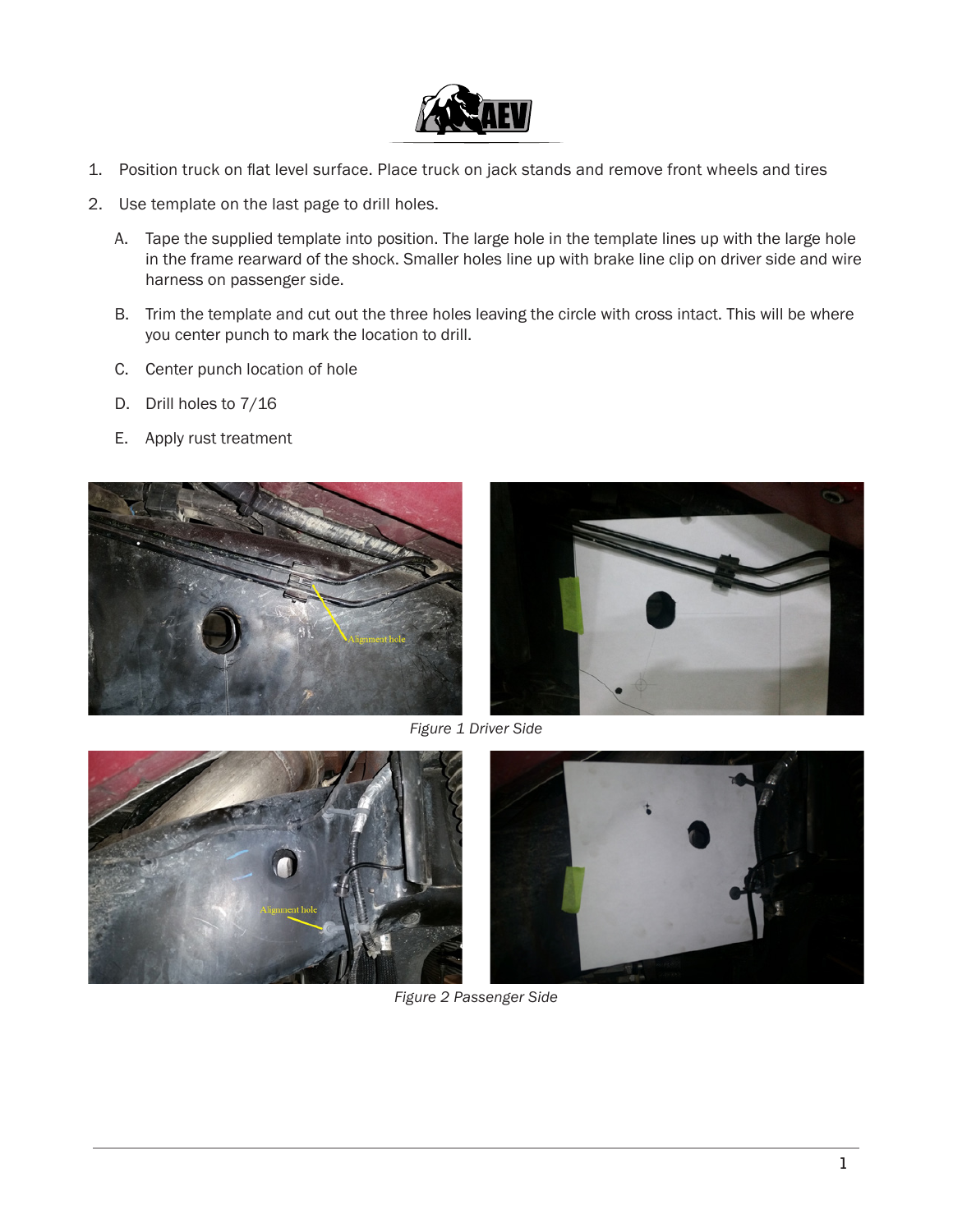

- 3. Remove factory hardware on one side. Complete installation on one side then move to the other.
	- A. Remove lower shock bolt.
	- B. You will be temporarily removing the upper radius arm bolt. To make removal and reinstallation easier you may need to move the axle up and down to line up components.



*Figure 3* 

- 4. Install strap.
	- A. Factory radius arm bolt goes through large tab on limiting strap and gets reinstalled. Snug bolt but do not tighten.
	- B. Jack axle up to fasten the other tab to the frame rail.
	- C. Supplied bolt goes through small tab on limiting strap and through the hole that was drilled in the frame.
	- D. There are access holes in the back side of the frame to install the nut on each side. This is tricky and can be frustrating. Try using electrical tape on the nut and a box end wrench. Snug hardware but do not tighten
	- E. Allow suspension to drop and strap to tighten.
	- F. Now torque smaller bolt to 40 ft-lbs. and the radius arm bolt to 240 ft-lbs.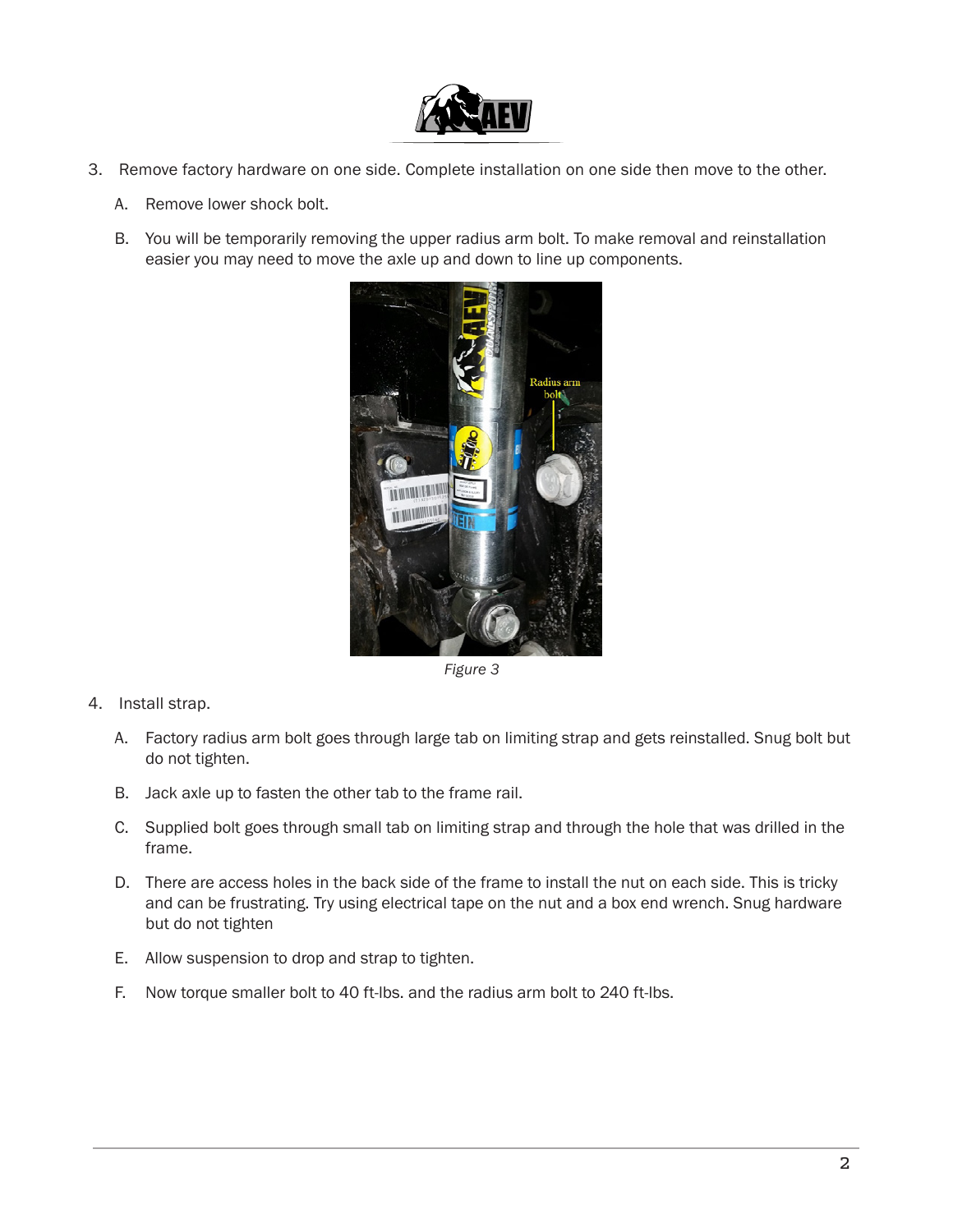



*Figure 4* 

- 5. Reinstall shock bolt and torque to 89 ft-lbs.
- 6. Repeat steps 3 through 5 on other side of vehicle
- 7. Install wheels and tires.